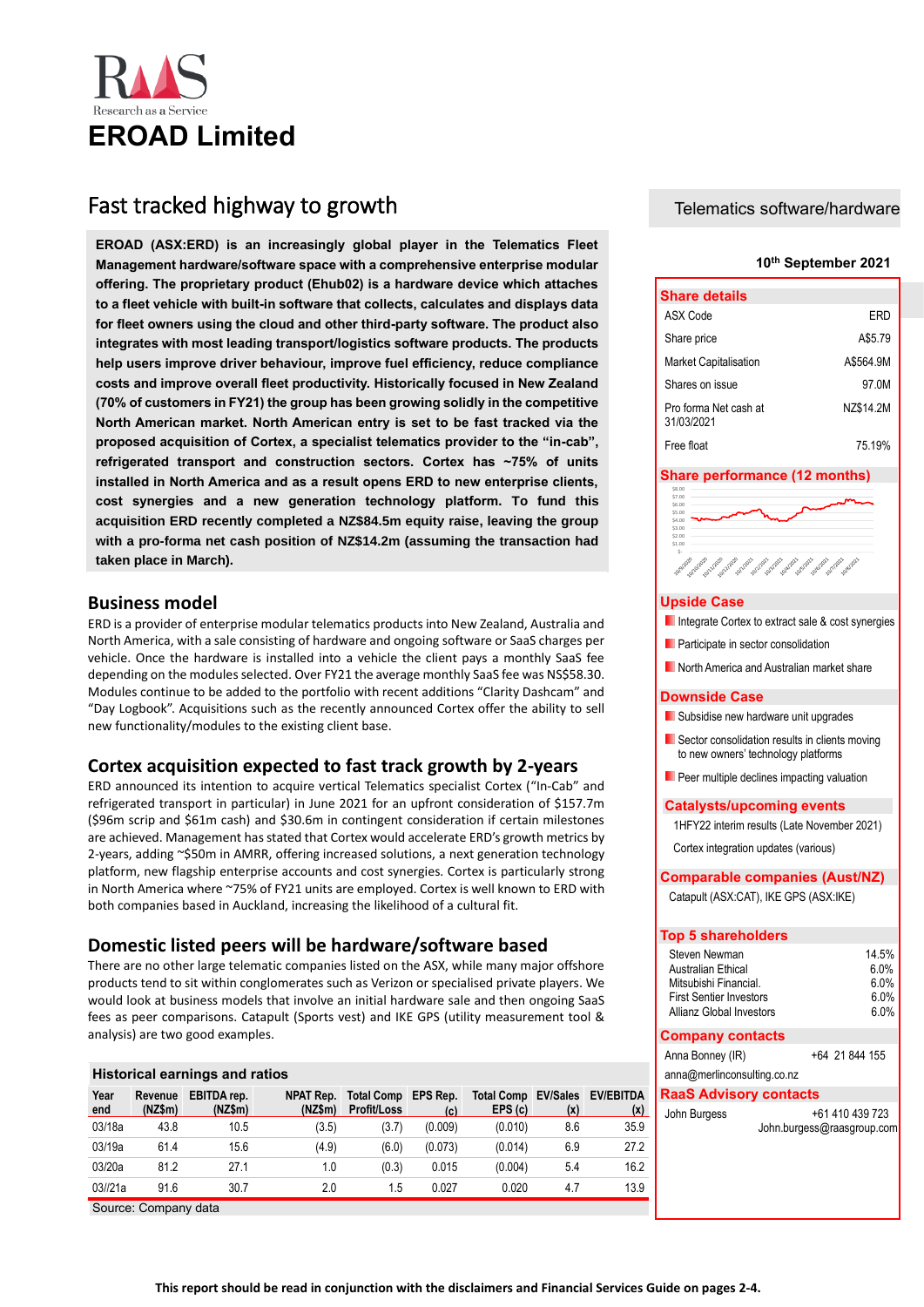

# FINANCIAL SERVICES GUIDE

**RaaS Advisory Pty Ltd**

# **ABN 99 614 783 363**

# **Corporate Authorised Representative, number 1248415**

**of**

**BR SECURITIES AUSTRALIA PTY LTD ABN 92 168 734 530 AFSL 456663**

**Effective Date: 6 th May 2021**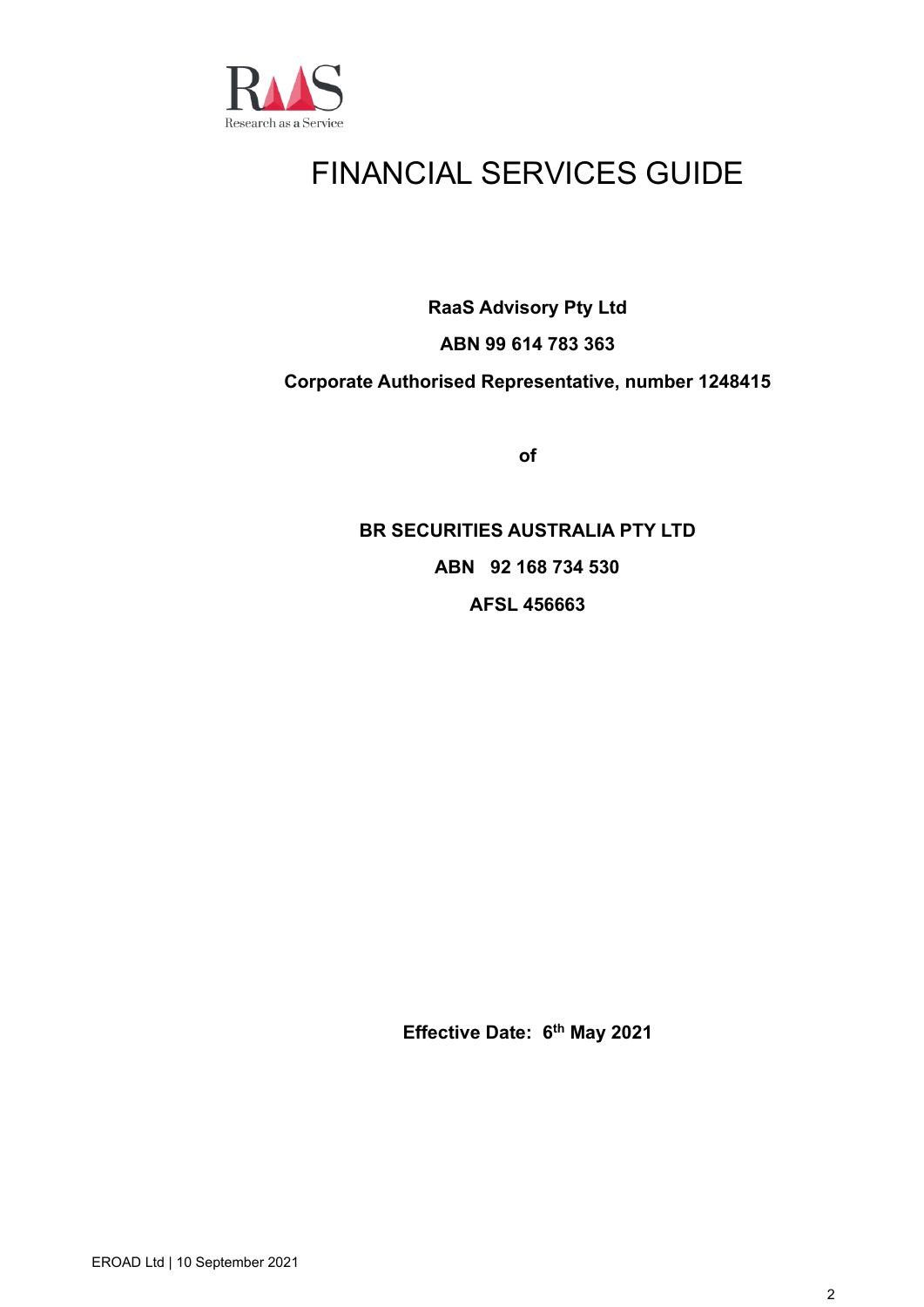

#### **About Us**

BR Securities Australia Pty Ltd (BR) is the holder of Australian Financial Services License ("AFSL") number 456663. RaaS Advisory Pty Ltd (RaaS) is an Authorised Representative (number 1248415) of BR. This Financial Service Guide (FSG) is designed to assist you in deciding whether to use RaaS's services and includes such things as

- who we are
- our services
- how we transact with you
- how we are paid, and
- complaint processes

Contact Details, BR and RaaS

BR Head Office: Level 14, 344 Queen Street, Brisbane, QLD, 4000 RaaS. 20 Halls Road Arcadia, NSW 2159 P: +61 414 354712

E: finola.burke@raasgroup.com

RaaS is the entity providing the authorised AFSL services to you as a retail or wholesale client.

### **What Financial Services are we authorised to provide?** RaaS is authorised to

- provide general advice to retail and wholesale clients in relation to
	- Securities
- deal on behalf of retail and wholesale clients in relation to

**Securities** 

The distribution of this FSG by RaaS is authorized by BR.

### **Our general advice service**

Please note that any advice given by RaaS is general advice, as the information or advice given will not take into account your particular objectives, financial situation or needs. You should, before acting on the advice, consider the appropriateness of the advice, having regard to your objectives, financial situation and needs. If our advice relates to the acquisition, or possible acquisition, of a particular financial product you should read any relevant Prospectus, Product Disclosure Statement or like instrument. As we only provide general advice we will not be providing a Statement of Advice. We will provide you with recommendations on securities

# **Our dealing service**

RaaS can arrange for you to invest in securities issued under a prospectus by firstly sending you the offer document and then assisting you fill out the application from if needed.

#### **How are we paid?**

RaaS earns fees for producing research reports. Sometimes these fees are from companies for producing research reports and/or a financial model. When the fee is derived from a company, this is clearly highlighted on the front page of the report and in the disclaimers and disclosures section of the report. We may also receive a fee for our dealing service, from the company issuing the securities.

# **Associations and Relationships**

BR, RaaS, its directors and related parties have no associations or relationships with any product issuers other than when advising retail clients to invest in managed funds when the managers of these funds may also be clients of BR. RaaS's representatives may from time to time deal in or otherwise have a financial interest in financial products recommended to you but any material ownership will be disclosed to you when relevant advice is provided.

#### **Complaints**

If you have a complaint about our service you should contact your representative and tell them about your complaint. The representative will follow BR's internal dispute resolution policy, which includes sending you a copy of the policy when required to. If you aren't satisfied with an outcome, you may contact AFCA, see below. BR is a member of the Australian Financial Complaints Authority (AFCA). AFCA provide fair and independent financial services complaint resolution that is free to consumers.

Website[: www.afca.org.au;](about:blank) Email[: info@afca.org.au;](about:blank) Telephone: 1800931678 (free call)

In writing to: Australian Financial Complaints Authority, GPO Box 3, Melbourne, VIC, 3001.

# **Professional Indemnity Insurance**

BR has in place Professional Indemnity Insurance which satisfies the requirements for compensation under s912B of the Corporations Act and that covers our authorized representatives.